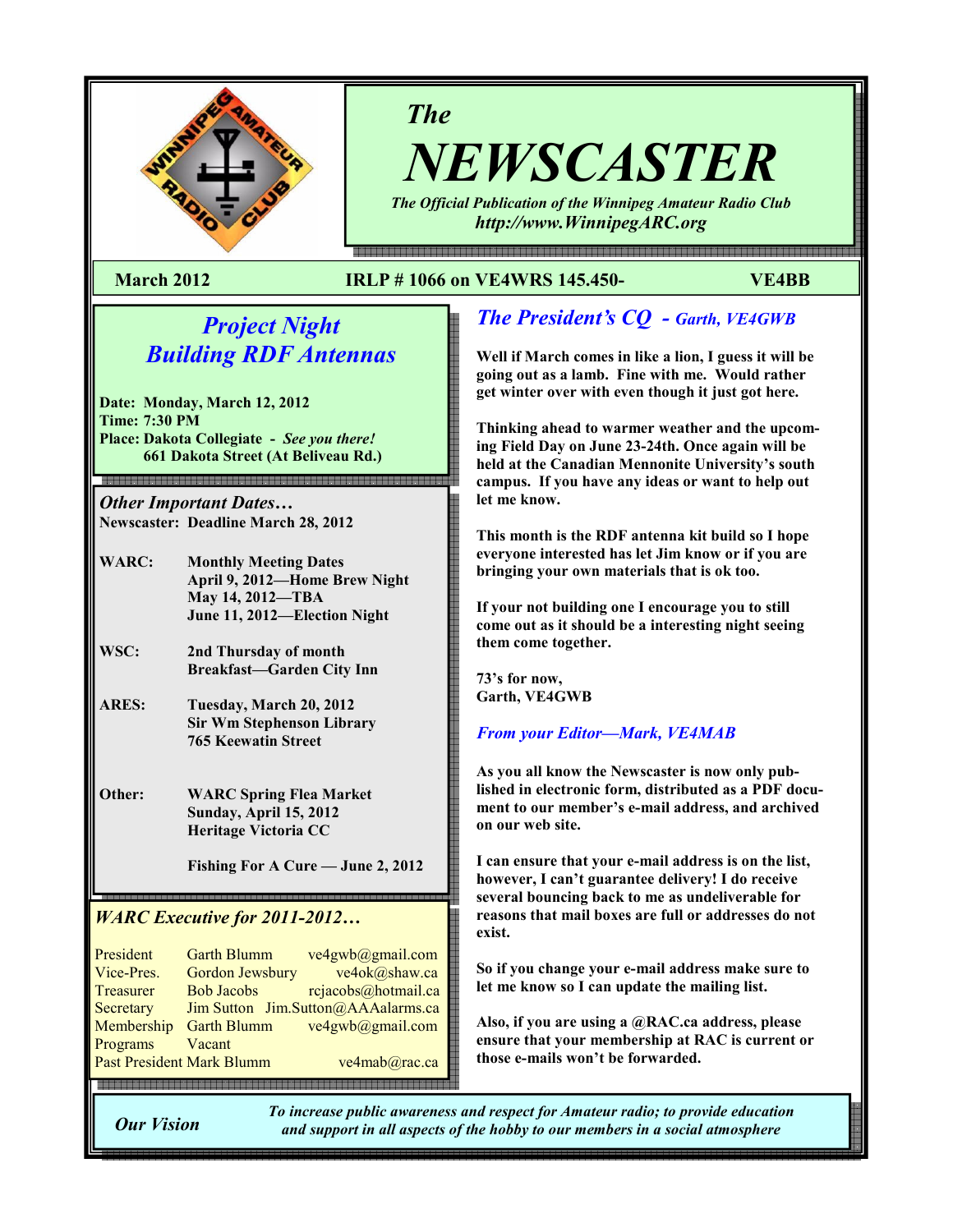| <b>WARC Meeting Minutes,</b><br><b>February 13, 2012</b><br><b>Taken by Mark, VE4MAB</b><br>Called to order 1933<br>Garth on behalf of WARC wished all the ladies present<br>a Happy Valentines day followed by introductions.<br>Adam, VE4SN, introduced new ham Robin, VE4WNP<br>Motion to accept minutes by Glen, VE4GWN and 2nd<br>by Dick, VE4HK, majority in favour.<br><b>Business arising from the minutes -</b><br><b>None</b><br><b>Treasurers report -</b><br>Bob, VE4RCJ, reports a bank balance of \$6690.85<br>with \$473.10 in cheques not cashed leaving an actual<br>balance of \$6167.75<br>Secretary's report -<br>Jim, VE4SIG, not present<br><b>Membership report -</b> | Recruiting for 2012 Manitoba Marathon began late<br>JAN. We need approximately 90 Amateur Radio op-<br>erators. Each volunteer must complete and submit a<br>2012 volunteer registration form - e-mail is preferred.<br>Have 34 Amateurs so far. Amateur Briefing is 12 JUN<br>- if a registered volunteer cannot attend they need to<br>let us know who will attend the briefing in their place<br>to get their stuff.<br><b>Manitoba ARES</b><br>Jeff Dovyak, VE4MBQ, reported the status of VA4DIG<br>has not changed. Special Projects DEC is waiting for<br>Government Services to drill some holes on elevator<br>penthouse and install masts.<br>Manitoba EMO Flood teleconference scheduled for 9<br>MAR. Manitoba EMO Flood Seminars in Brandon &<br>Morris tentatively scheduled for mid-MAR (local ECs<br>may be attending).<br><b>CANWARN Spotter Training SAT 24 MAR in Selkirk</b><br>MB. Notify MBQ by FRI 16 MAR if planning to at-<br>tend.<br><b>RAC Derek -</b><br>Still working on 60 meters<br>RAC members can download the electronic TCA since<br>mid January. So sign in at the RAC web site and do so.<br>Future issues will have clickable links added. |  |
|----------------------------------------------------------------------------------------------------------------------------------------------------------------------------------------------------------------------------------------------------------------------------------------------------------------------------------------------------------------------------------------------------------------------------------------------------------------------------------------------------------------------------------------------------------------------------------------------------------------------------------------------------------------------------------------------|-----------------------------------------------------------------------------------------------------------------------------------------------------------------------------------------------------------------------------------------------------------------------------------------------------------------------------------------------------------------------------------------------------------------------------------------------------------------------------------------------------------------------------------------------------------------------------------------------------------------------------------------------------------------------------------------------------------------------------------------------------------------------------------------------------------------------------------------------------------------------------------------------------------------------------------------------------------------------------------------------------------------------------------------------------------------------------------------------------------------------------------------------------------------------------------|--|
| Currently have 93 members and 3 have renewed<br>through PayPal.<br><b>Programs</b> -<br>Tonight's presentation by the Winnipeg Digital Re-                                                                                                                                                                                                                                                                                                                                                                                                                                                                                                                                                   | Rolf, VE4VZ, asked about 220 Mhz. Derek says we still<br>have access to it and also said nothing from the televi-<br>sion channels is going to mobile use.                                                                                                                                                                                                                                                                                                                                                                                                                                                                                                                                                                                                                                                                                                                                                                                                                                                                                                                                                                                                                        |  |
| peater Group will be programming your radio and us-<br>ing the D-Star repeater VE4WDR with live demonstra-<br>tion to include a contact with RAC President Geoff,<br>VE4BAW, through the D-Star system.<br>March will be project night. We will be making "Radio<br>Direction Finding" antennas for under \$15 with both<br><b>SMA or BNC connectors.</b>                                                                                                                                                                                                                                                                                                                                    | Tom, VE4SE, asked if getting the electronic TCA was a<br>choice and Derek verified it is so.<br>Derek discussed the mailing costs and suggested per-<br>haps a surcharge for a printed copy may be in the fu-<br>ture.<br>Jeff, VE4MBQ, asked about a value for a surcharge,<br>suggesting \$20. Derek explained that mailing costs dif-<br>fer depending on where it is being sent in Canada.<br>Craig, VE4CDM, asked if the issues will be archived<br>and Derek advised they would pointing out that only<br>the electronic versions would be saying that an agree-<br>ment with the publisher prohibits previous versions<br>from being archived in such a manor.                                                                                                                                                                                                                                                                                                                                                                                                                                                                                                             |  |
| <b>April of course is Home Brew Night</b><br><b>ARES-</b><br>Jeff Dovyak, VE4MBQ, detailed report is on page 7 of<br>the FEB newsletter. Roster for Klondike Derby 3, 4<br><b>MAR</b> is complete.                                                                                                                                                                                                                                                                                                                                                                                                                                                                                           |                                                                                                                                                                                                                                                                                                                                                                                                                                                                                                                                                                                                                                                                                                                                                                                                                                                                                                                                                                                                                                                                                                                                                                                   |  |
| <b>Next General Meeting is 21 FEB.</b><br>2                                                                                                                                                                                                                                                                                                                                                                                                                                                                                                                                                                                                                                                  | Derek passed out roses to the ladies.                                                                                                                                                                                                                                                                                                                                                                                                                                                                                                                                                                                                                                                                                                                                                                                                                                                                                                                                                                                                                                                                                                                                             |  |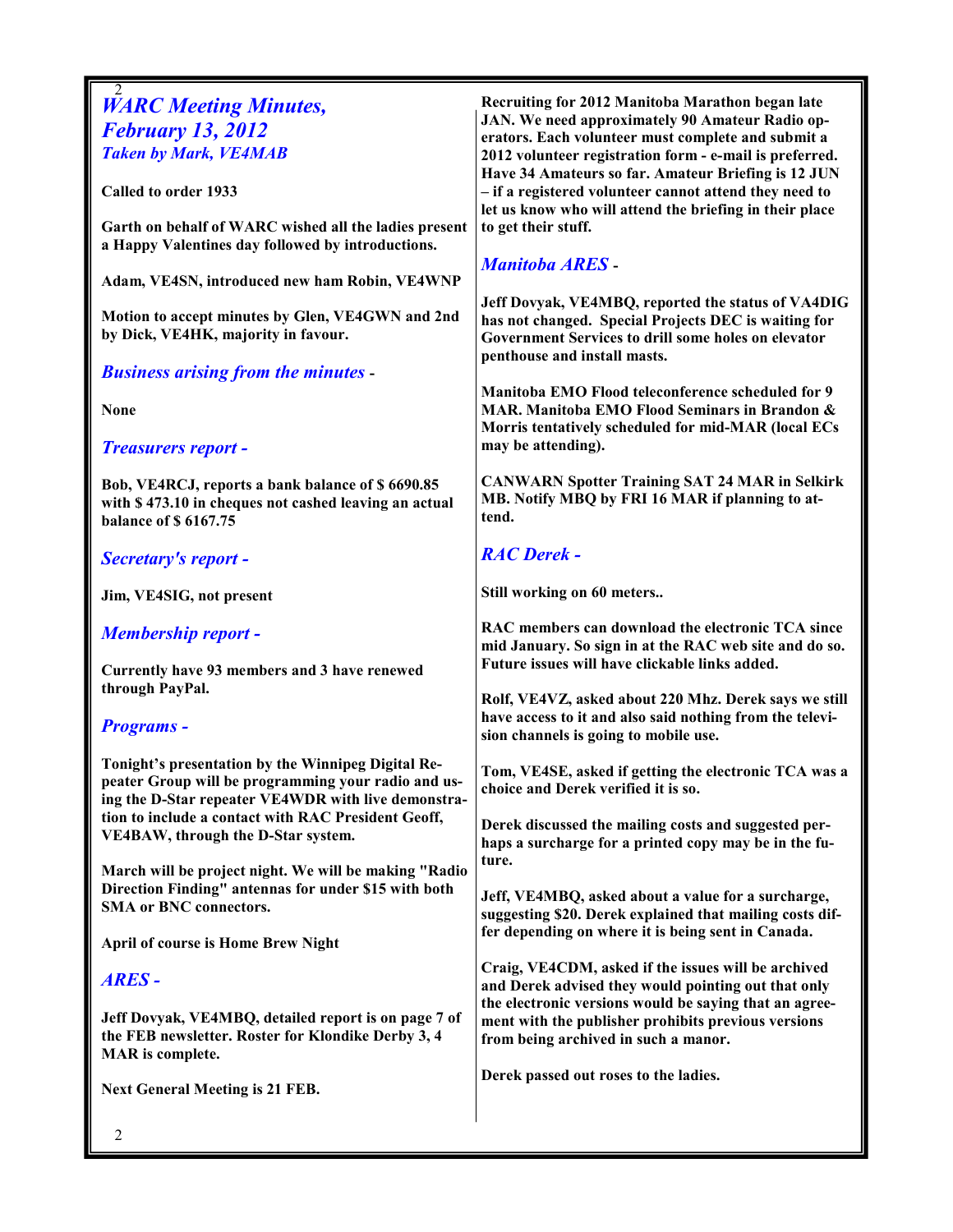# $\stackrel{3}{DX}$ -

Adam, VE4SN, reports the contact of choice has been HK0NA on every band, mode, plus digital. He did some research and the station has logged 920,000 QSOs. The best DXPedition in some time. Other DXPeditions are working digital only. Look for Pitcairn Island and the Congo. VE4TTH mentioned Christmas Island too.

## Education -

We've run out of the study guides and Bob has ordered 6 more to be available for \$45.

# WARC Spring Flea Market -

Dick, VE4HK, reported that April 15, 2012, is the highlight of the spring social season - the Spring Flea Market at the Heritage Victoria Community Club, 950 Sturgeon Road. Ruth, VE4YYL, is selling tables.

Doors open for socializing at 0930, and for vendors to set up at 0945. Doors will open at 1030 with draws being held at 1130. Admission is still \$3 and please remember to bring exact change.

Also be sure to stop by the ARES silent auction. Visit the WARC table to renew your membership or buy more raffle tickets for the D-Star radio.

Bring along your UHF VHF radios and manuals for testing at the MRS table.

Look on the KIJIJI web site for our ad and tell all your friends.

Guides on the Air -

3

ひくしのかく しのかくしのかく **Amateur Radio Service Centre Industry Canada** 

P.O. Box 9654, Postal Station T Ottawa, Ontario, K1G 6K9 Telephone: (613) 780-3333 Toll free: (888) 780-3333 Fax: (613) 998-5919 E-mail: spectrum.amateur@ic.gc.ca http://strategis.ic.gc.ca/epic/internet/insmt-gst.nsf/en /h\_sf01709e.html

> **IRLP Node 1066** 145.450 MHz -600 KHz (VE4WRS)

Comments or if you just want to reach us : Winnipeg Amateur Radio Club **C/O VE4WSC** 598 St., Mary's Road Winnipeg, MB R2M 3L5

N*GOBA (GOBA) GOBA* (GOB

Coming up this Sunday Jim, VE4SIG, has arranged a Guides on the Air event at the WSC. Unfortunately he will be in Disney Land so Bob, VE4RCJ is helping out. Bob reports he has 3 groups attending. Bob asked for some YL's to help out to show it's not just a "male" hobby.

## New Business

Garth asked the membership how many would like to have new club jackets. 12 in a show of hands so Garth will look into it.

John, VE4JNF, advised that Fishing For The Cure is planned for June 2, 2012. The event takes place in Selkirk to help kids with cancer. Hams provide radio communications for the event and requires about 12 operators. See John it you wish to help out.

# Good and Welfare -

Glen, VE4GWN, has raffle tickets so see him at the break.

Motion to adjourn by Glen, VE4GWN, 2nd by Rolf, VE4VZ, majority approved. Break, draws and D-Star presentation followed.



### On The Web -

The following application note is excellent reading and all amateurs should be aware of this material.. http://www.protectiongroup.com/ ProtectionTechnologyGroup/media/PTG/ WhitePapersandTechnicalNotes/1485-013.pdf

Submitted by Ed, VE4EAR

Spray-on antennas.. http://www.theregister.co.uk/2012/02/14/ spray\_antennas/

Submitted by Glen, VE4GWN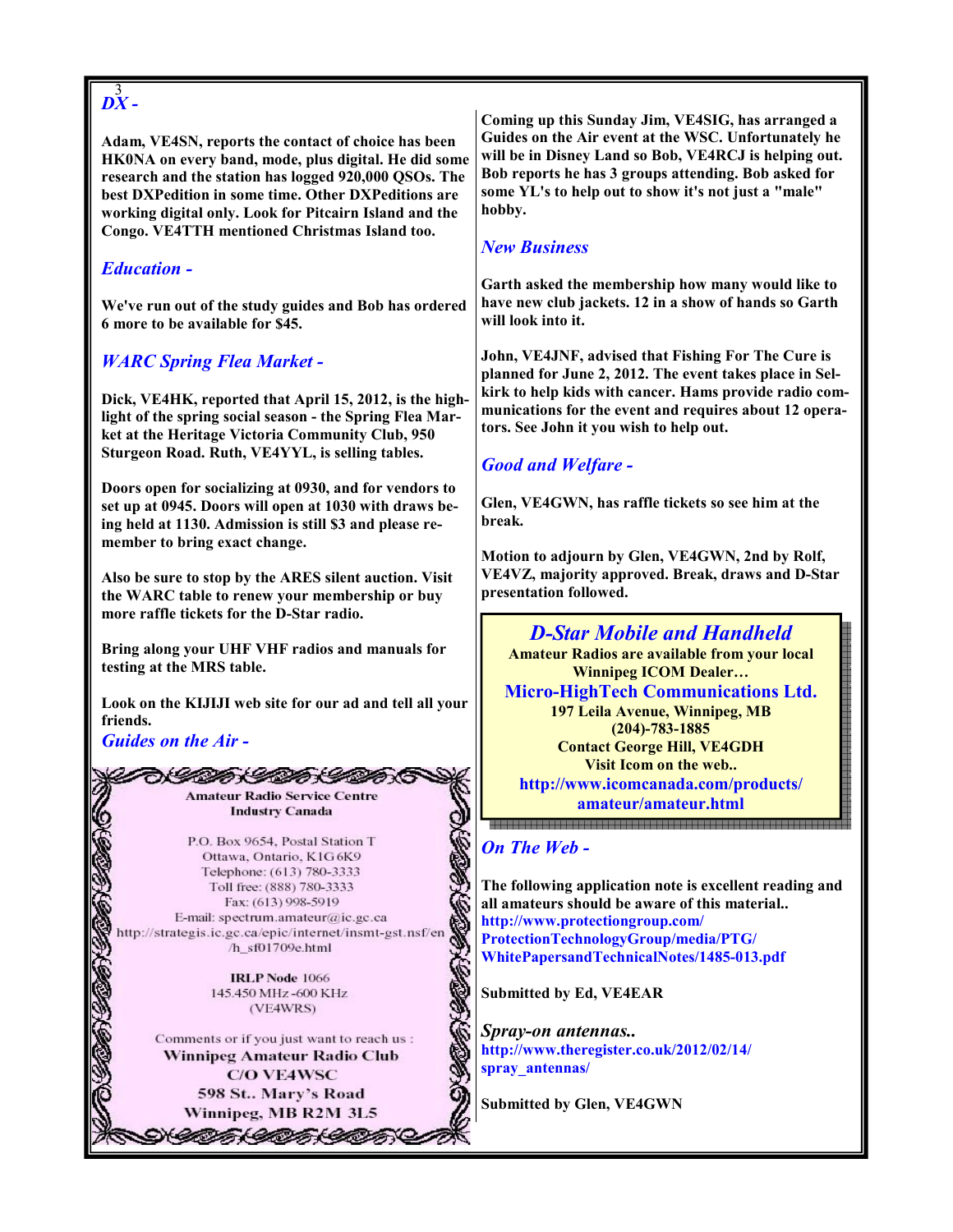### 4 Winnipeg ARES Jeff Dovyak VE4MBQ ve4mbq@rac.ca

Our February General Meeting featured a presentation on Call-Outs and Equipment. A PDF copy of the presentation was distributed by e-mail after the meeting.

Approximately 12 ARES members will be providing volunteer Amateur Radio Communications 3, 4 MAR for Klondike Derby at Camp Amisk. Some additional event information is available at:

http://klondike.shawwebspace.ca/asset/ view/49764/41st\_klondike\_derby.pdf

Jim VE4GZ and DickVE4HK are scheduled to attend the WEM Course mid-MAR.

Our next General Meeting is TUE 20 MAR 1900h at Sir Wm Stephenson Library 765 Keewatin Street. A guest speaker has been invited but is not confirmed at press time. If the invited speaker falls through we will do a roundtable on ARES :Go Kits".

CANWARN Spotter Training will be held SAT 24 MAR 0900-1200h in Selkirk Manitoba. Anyone interested should check with their local ARES Emergency Coordinator for more information and register by FRI 16 MAR. Any certified Amateur Radio Operator can be a CANWARN Spotter, ARES membership is not required.

We do need additional ARES members to volunteer as CANWARN Net Controllers – that position does require ARES membership and a federal security clearance (which is facilitated by Environment Canada). One-on-one mentoring is available for new CAN-WARN Net Controllers.

The spring flea market is quickly coming up and I am the organizer of the Winnipeg ARES silent auction.

The silent auction is the major way ARES receives its funding and I am currently seeking donations or perhaps a lead or two. Also, for the big day, I will be looking for help working the silent auction table.

If you have any thing you would like to donate, have a lead for donations, and or would like to help at the flea market please contact me.

4

Ed, VE4EIH edihorton@hotmail.com Ph. 669-4260

See you at the flea market.

# Manitoba Marathon Jeff Dovyak VE4MBQ ve4mbq@rac.ca

Recruitment of Amateur Radio Operators for the 2012 Manitoba Marathon continues – we still need approximately 50 volunteer operators. As stated last month, we need a new Volunteer Registration form each year those registration forms are posted on the WARC and Winnipeg ARES web-sites.

New for 2012, the Marathon Executive Director requires a driver licence photocopy from anyone operating a Marathon vehicle. Those copies will be collected at the 12 JUN Amateur Radio Briefing – Amateurs operating Marathon vehicles will be notified approximately 1 week in advance.

# FLEA MARKET

The WARC Spring Flea Market is the highlight of the spring social season for all hams! Be sure to attend, and bring a friend. Doors open at 9:30 am for coffee, muffins and socializing. Buying begins 1 hour later at 10:30 am.

Spend some time cleaning up your shack, then box up those surplus goodies.

Contact Ruth VE4XYL ve4se@mts.net , 837-6915 or on the 2 meter nets to book your table. Good tables are going fast.

Admission is \$3.00 per person. We ask that everyone bring exact change

Tables are \$5.00 each for WARC members, \$10.00 each for everyone else.

Winnipeg Amateur Radio Club will be selling tickets for your choice of a DSTAR radio, or a \$500.00 gift certificate from Future Shop. Winnipeg ARES will have tables filled with wonderful prizes in the Silent Auction. Now for the important stuff!

The Flea Market is scheduled for

## Heritage Victoria Community Club 950 Sturgeon Road Sunday, April 15, 2012

Doors open for coffee and socializing, at 9:30 am. Set up for vendors is from 9:45 am until 10:30 am. Buying is from 10:30 am until around noon. All draws will begin at 11:30 am

For further information contact Dick VE4HK ve4hk@rac.ca 256-3143 or on VE4WPG repeater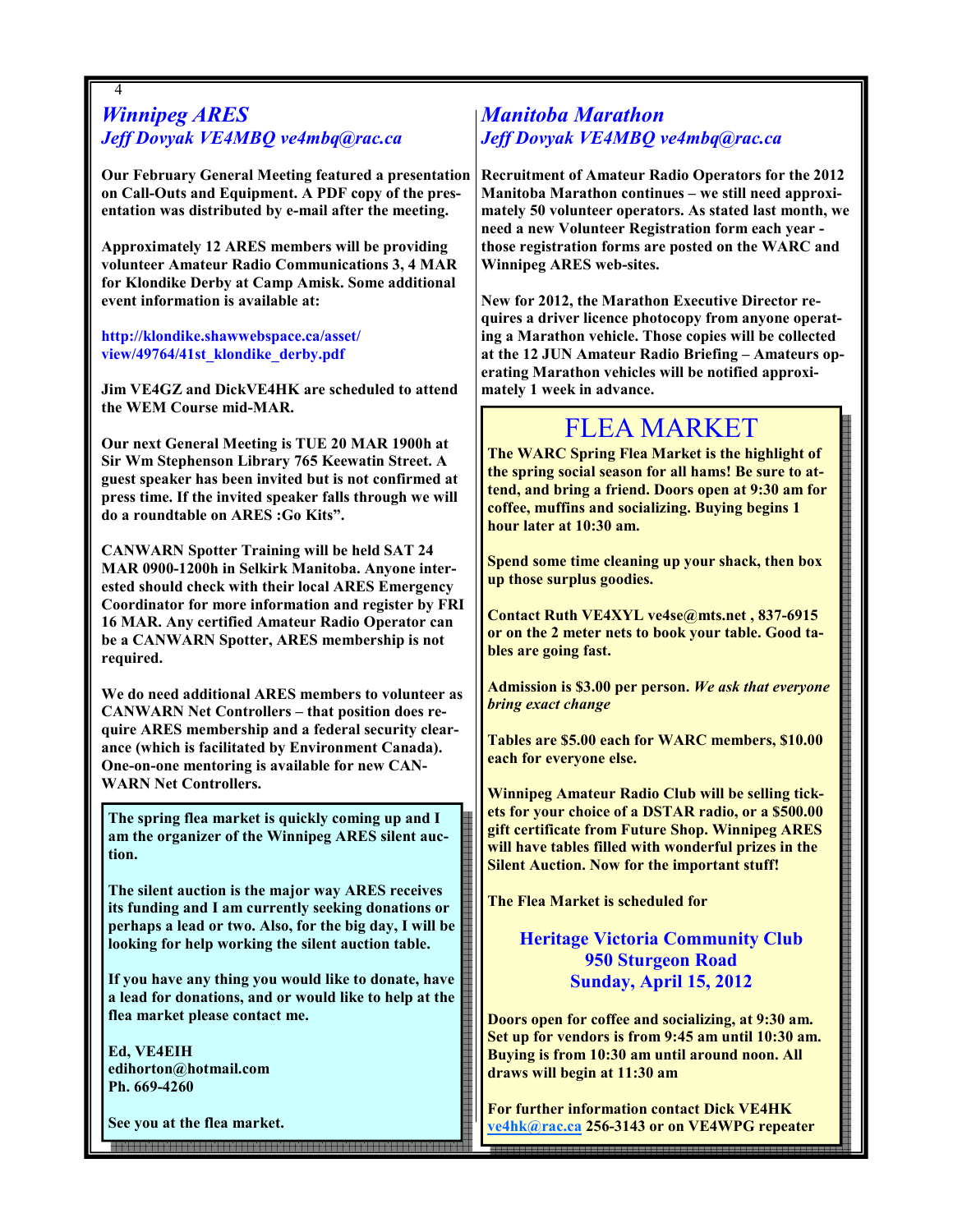## 5 WSCRC Happenings - The Old Timers' Corner by Ed Henderson VE4YU

Winnipeg Senior Citizens Radio Club, VE4WSC, held their monthly Board meeting on February 15.

The Guides On The Air event took place on Saturday February 19. As Jim, VE4SIG, was away, Bob VE4RCJ assumed the reins. In four time periods, 7 leaders and 24 Guides, Pathfinders, Brownies and Cubs were introduced to the wonders of Amateur Radio. Assisting Bob VE4RCJ were Ed VE4OAK, Tom VE4SE, Ruth VE4XYL, Pat VE4PLG, Alf VE4ALF Kumara VE4WKP, Supun VE4WSP and Piyumi VE4WPL. There was great TV and newspaper media coverage. Thanks to all for volunteering!

WSCRC held a small sale at the club on Saturday, February 25, to dispose of some unneeded equipment and other items. Although attendance was low, we realized \$ 374.00 for club revenues.

Thanks to the following for their time and efforts to make this happen: Ed VE4OAK, Alf VE4ALF, Bert VE4AND, Adam VE4SN, Ed VE4YU, Paul VE4AEY and Al VE4AEW.

Thanks to the efforts of Adam VE4SN and Bruce VE4GR, 3 CW class members passed the CW exam. Welcome aboard!

On Monday, 27 February, we were privileged to have a visitor to the club from Israel. David VE4DAR brought his friend, Serge, 4X1IM, who spent a few hours with us. Serge, originally from Ukraine and now living in Haifa, Israel, is a champion contester and Dxer, having won several world championships from 1986 to 2001. Serge is also a real builder of equipment and antenna arrays and has written a book that is available on the internet. It is in Russian but the pictures tell a great story. Thanks David and Serge.

WSCRC is looking for anyone that understands Satellite Communications well and could assist in some training at our club. Can U help? Contact Ed VE4YU at 694-0667 or ve4yu@shaw.ca.

The next General meeting of Winnipeg Senior Citizens Radio Club will be held at Garden City Canad Inn on Wednesday, 21 March at 10AM.

All are welcome and encouraged to attend. Come at 9AM for breakfast.

5 the dials upstairs at WSCRC, 598 St. Mary's Road. Don't be a stranger – drop in for coffee or to twiddle There is DX out there – try 15  $\&$  20M at about 2200 to 0000Z or 4PM – 6PM local. Good Hunting!

For now 73 and keep 'Hamming it Up!!

Serge Safonov 4X1IM Visits VE4WSC By David VE4DAR

In Canada from Haifa, Israel, for the birth of their grandchild, Serge and Zena Safonov had time to get to know Winnipeg. On February 27, while their son Michael VE4DXX was at work, and Zena kept "waiting" Masha company, Serge and I visited the Winnipeg Senior Citizens Radio Club.

President Ed Oaks VE4OAK warmly welcomed Serge 4X1IM, a very accomplished contester as his QSL card notes. Then Adam VE4SN took Serge on a tour of the clubrooms. As they viewed older equipment in the museum, Serge told how he had built all of the equipment for his own station. When he wanted to express himself more fully, Serge, who was born in the Ukraine, slipped into Ukrainian with Adam.



When fellow contester Ed VE4YU arrived, the trio really got going, reminiscing and comparing notes. Our experience was enhanced when Serge shared the pictures from his book on the Internet. Unfortunately, none of us could read the Russian.

On the drive home Serge told me he was impressed with VE4WSC and the Seniors were fortunate to have such a place. Later I learned that Masha and her husband Michael VE4DXX were still waiting! We wish all the Safonov's well.

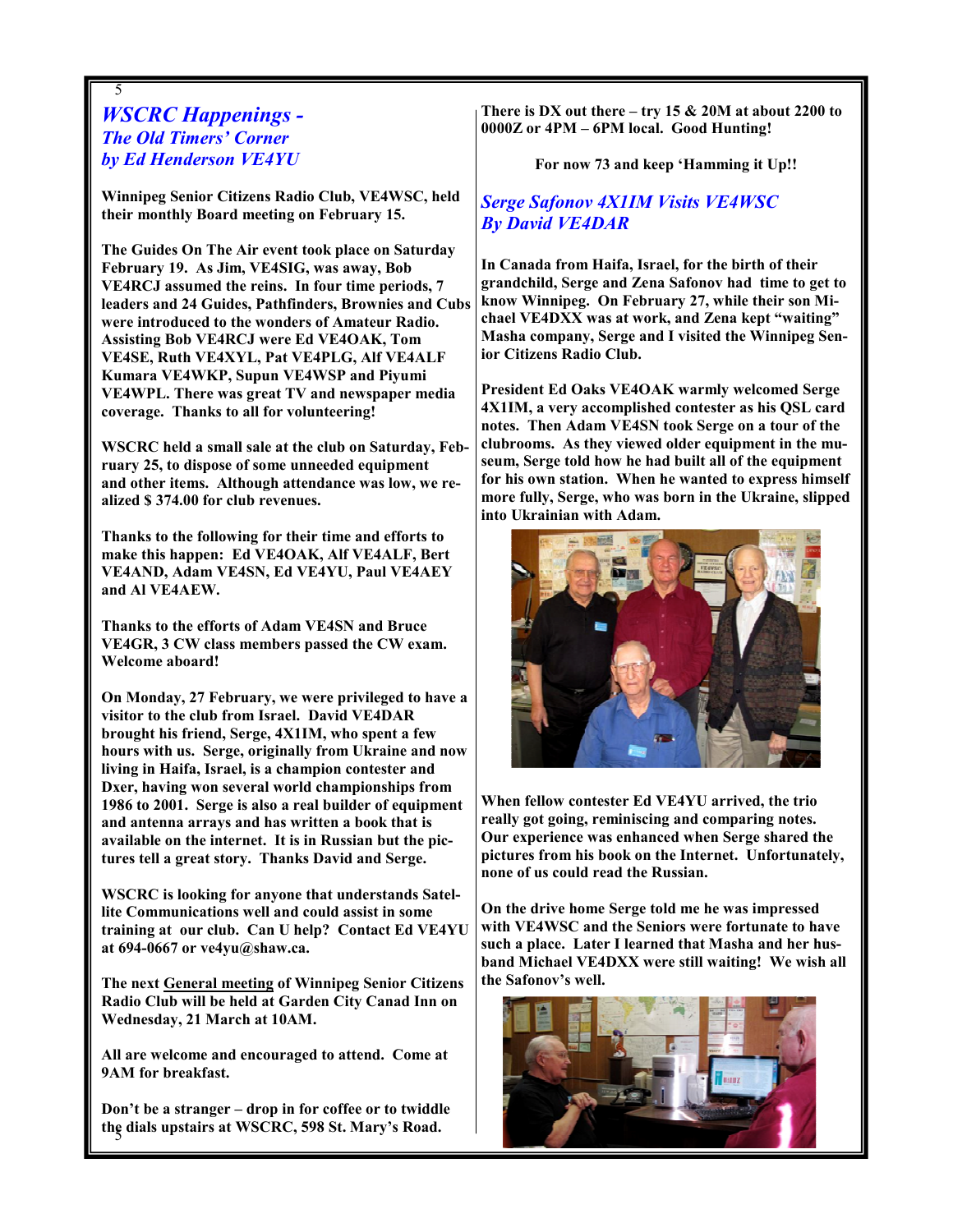| 6<br><b>Contest Calendar</b>                          |                               | North Dakota QSO Party                               | 1800Z, Mar 17           |
|-------------------------------------------------------|-------------------------------|------------------------------------------------------|-------------------------|
| <b>Extracted From</b>                                 |                               |                                                      | to 1800Z, Mar 18        |
| http://www.hornucopia.com/contestcal/                 |                               | 0700Z-1100Z, Mar 18<br><b>UBA Spring Contest, 6m</b> |                         |
|                                                       |                               | Run for the Bacon QRP Contest 0100Z-0300Z, Mar 19    |                         |
|                                                       |                               | <b>Bucharest Contest</b>                             | 1800Z-2059Z, Mar 19     |
| <b>For March </b>                                     |                               | <b>CLARA HF Contest</b>                              | 1700Z, Mar 20           |
| RSGB 80m Club Championship, Data                      |                               |                                                      | to 1700Z, Mar 21        |
|                                                       | 2000Z-2130Z, Mar 5            |                                                      | and 1700Z, Mar 24       |
| <b>ARS Spartan Sprint</b>                             | 0200Z-0400Z, Mar 6            |                                                      | to 1700Z, Mar 25        |
| <b>AGCW YL-CW Party</b>                               | 1900Z-2100Z, Mar 6            | <b>QRP Fox Hunt</b>                                  | 0100Z-0230Z, Mar 21     |
| <b>QRP Fox Hunt</b><br>0200Z-0330Z, Mar 7             |                               | <b>NAQCC Straight Key/Bug Sprint</b>                 |                         |
| <b>AWA John Rollins Memorial DX Contest</b>           |                               | 0030Z-0230Z, Mar 22                                  |                         |
|                                                       | 2300Z, Mar 7                  | <b>RSGB 80m Club Championship, SSB</b>               |                         |
|                                                       | to 2300Z, Mar 8               |                                                      | 2000Z-2130Z, Mar 22     |
|                                                       | and 2300Z, Mar 10             | <b>ORP Fox Hunt</b>                                  | 0100Z-0230Z, Mar 23     |
|                                                       | to 2300Z, Mar 11              | <b>CO WW WPX Contest, SSB</b>                        | 0000Z, Mar 24           |
| <b>QRP Fox Hunt</b>                                   | 0200Z-0330Z, Mar 9            |                                                      | to 2359Z, Mar 25        |
| <b>RSGB Commonwealth Contest</b>                      | 1000Z, Mar 10                 | <b>UBA Spring Contest, 2m</b>                        | 0600Z-1000Z, Mar 25     |
|                                                       | to 1000Z, Mar 11              | <b>NSARA Contest, CW</b>                             | 1100Z-1500Z, Mar 25     |
| <b>AGCW QRP Contest</b>                               | 1400Z-2000Z, Mar 10           |                                                      | and 1700Z-2100Z, Mar 25 |
| <b>QRP ARCI HF Grid Square Sprint</b>                 |                               | <b>QRP Homebrewer Sprint</b>                         | 0000Z-0400Z, Mar 26     |
|                                                       | 1500Z-1800Z, Mar 10           | <b>SKCC Sprint</b>                                   | 0000Z-0200Z, Mar 28     |
| <b>EA PSK63 Contest</b>                               | 1600Z, Mar 10                 | <b>CWops Mini-CWT Test</b>                           | 1300Z-1400Z, Mar 28     |
|                                                       | to 1600Z, Mar 11              |                                                      | and 1900Z-2000Z, Mar 28 |
| <b>Idaho QSO Party</b>                                | 1900Z, Mar 10                 |                                                      | and 0300Z-0400Z, Mar 29 |
|                                                       | to 1900Z, Mar 11              | <b>QRP Fox Hunt</b>                                  | 0100Z-0230Z, Mar 30     |
| <b>North American Sprint, RTTY</b>                    | 0000Z-0400Z, Mar 11           | <b>Missouri QSO Party</b>                            | 1800Z, Mar 31           |
| <b>SKCC Weekend Sprint</b>                            | 0000Z-2400Z, Mar 11           |                                                      | to 0500Z, Apr 1         |
| <b>UBA Spring Contest, CW</b>                         | 0700Z-1100Z, Mar 11           |                                                      | and 1800Z-2359Z, Apr 1  |
| <b>NSARA Contest, SSB</b>                             | 1100Z-1500Z, Mar 11           |                                                      |                         |
|                                                       | and 1700Z-2100Z, Mar 11       | <b>For April</b>                                     |                         |
| <b>Wisconsin QSO Party</b>                            | 1800Z, Mar 11                 | <b>UBA Spring Contest, SSB</b>                       | 0600Z-1000Z, Apr 1      |
|                                                       | to 0100Z, Mar 12              | <b>RSGB 80m Club Championship, CW</b>                |                         |
| <b>NAQCC-EU Monthly Sprint</b>                        | 1800Z-2000Z, Mar 12           |                                                      | 1900Z-2030Z, Apr 2      |
| <b>QRP Fox Hunt</b>                                   | 0100Z-0230Z, Mar 14           | <b>ARS Spartan Sprint</b>                            | 0100Z-0300Z, Apr 3      |
| <b>CWops Mini-CWT Test</b>                            | 1300Z-1400Z, Mar 14           | <b>SARL 80m QSO Party</b>                            | 1700Z-2000Z, Apr 5      |
|                                                       | and 1900Z-2000Z, Mar 14       |                                                      |                         |
|                                                       | and 0300Z-0400Z, Mar 15       | <b>Good Luck In The Contest</b>                      |                         |
| RSGB 80m Club Championship, CW                        |                               | *************************                            |                         |
|                                                       | 2000Z-2130Z, Mar 14           |                                                      |                         |
| <b>ORP Fox Hunt</b>                                   | 0100Z-0230Z, Mar 16           |                                                      |                         |
| 10-10 Int. Mobile Contest                             | 0001Z-2359Z, Mar 17           | <b>Eyeball QSO</b>                                   |                         |
| <b>BARTG HF RTTY Contest</b>                          | 0200Z, Mar 17                 |                                                      |                         |
|                                                       | to 0200Z, Mar 19              | at the Arches"                                       |                         |
| <b>SARL VHF/UHF Analogue/Digital Contest</b>          |                               |                                                      |                         |
|                                                       | 1000Z, Mar 17                 |                                                      |                         |
|                                                       |                               | <b>Saturdays and sometimes Sundays</b>               |                         |
|                                                       | to 1000Z, Mar 18              |                                                      |                         |
| <b>Russian DX Contest</b>                             | 1200Z, Mar 17                 | <b>McDonald's-St. James and Ellice</b>               |                         |
|                                                       | to 1200Z, Mar 18              | 0745-0930 hours                                      |                         |
| <b>Oklahoma QSO Party</b>                             | 1300Z, Mar 17                 |                                                      |                         |
|                                                       | to 0100Z, Mar 18              |                                                      |                         |
|                                                       | and 1300Z-1900Z, Mar 18       | <b>Start your weekend right!</b>                     |                         |
| <b>Virginia QSO Party</b>                             | 1400Z, Mar 17                 | Get together with your fellow hams, talk tech, and   |                         |
|                                                       | to 0200Z, Mar 18              | learn from others about the latest rigs.             |                         |
|                                                       | and 1200Z-2400Z, Mar 18       |                                                      |                         |
| <b>AGCW VHF/UHF Contest 1400Z-1659Z, Mar 17 (144)</b> |                               |                                                      |                         |
|                                                       | and 1700Z-1759Z, Mar 17 (432) |                                                      |                         |
| <b>Feld Hell Sprint</b>                               | 1600-1800 local, Mar 17       |                                                      |                         |
| 6                                                     |                               |                                                      |                         |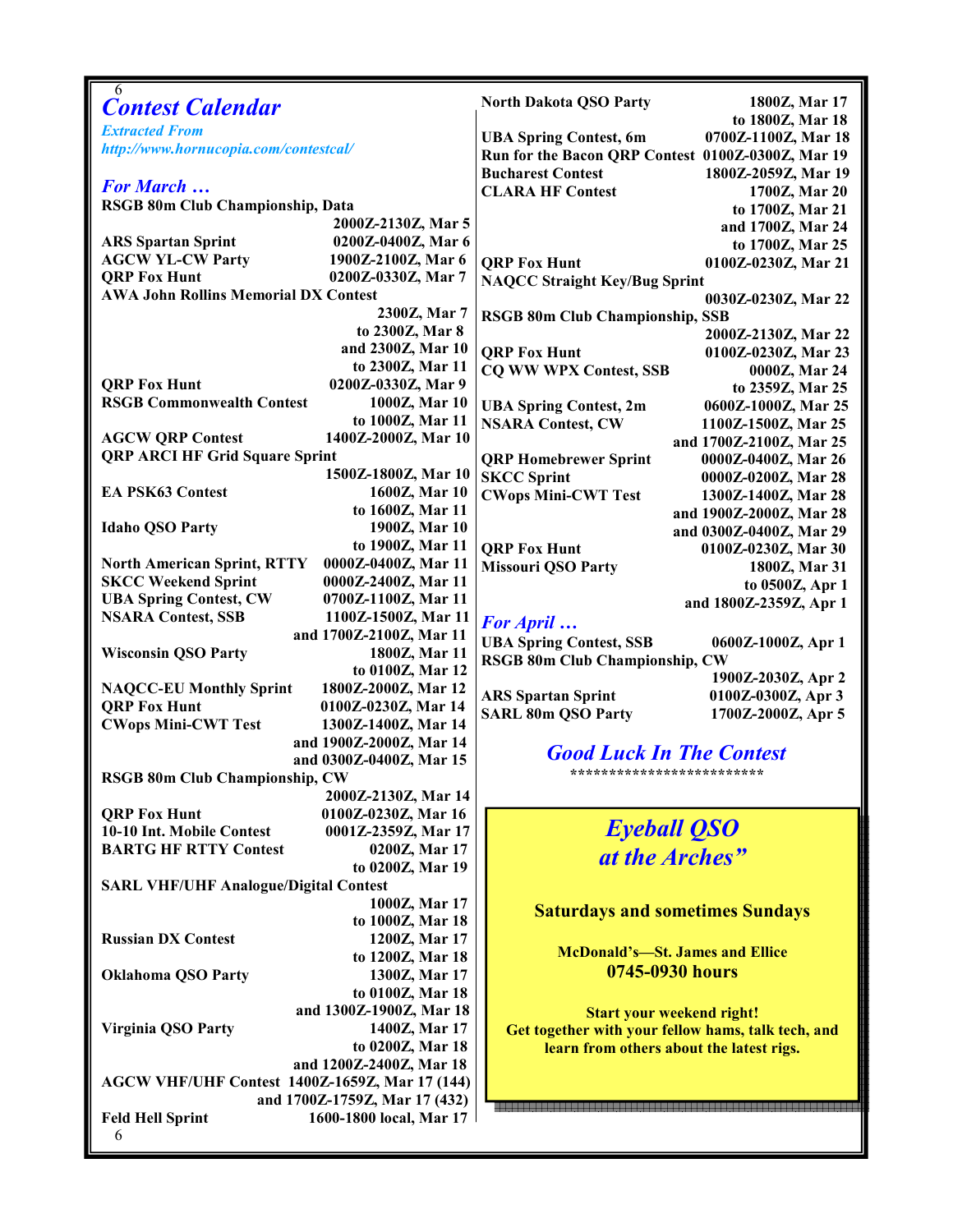#### 7 CAR TUNES

Radios are so much a part of the driving experience, it seems like cars have always had them. But they didn't. Here's the story:

#### SUNDOWN

One evening in 1929 two young men named William Lear and Elmer Wavering drove their girlfriends to a lookout point high above the Mississippi River town of Quincy, Illinois, to watch the sunset. It was a romantic night to be sure, but one of the women observed that it would be even nicer if they could listen to music in the car.

Lear and Wavering liked the idea. Both men had tinkered with radios – Lear had served as a radio operator in the U. S. Navy during World War I – and it wasn't long before they were taking apart a home radio and trying to get it to work in a car. But it wasn't as easy as it sounds: automobiles have ignition switches, generators, spark plugs, and other electrical equipment that generate noisy static interference, making it nearly impossible to listen to the radio when the engine was running.

#### SIGNING ON..

One by one, Lear and Wavering identified and eliminated each source of electrical interference. When they finally got their radio to work, they took it to a radio convention in Chicago . There they met Paul Galvin, owner of Galvin Manufacturing Corporation. He made a product called a "battery eliminator" a device that allowed battery-powered radios to run on household AC current.

But as more homes were wired for electricity, more radio manufacturers made AC-powered radios. Galvin needed a new product to manufacture. When he met Lear and Wavering at the radio convention, he found it. He believed that mass-produced, affordable car radios had the potential to become a huge business.

Lear and Wavering set up shop in Galvin's factory, and when they perfected their first radio, they installed it in his Studebaker. Then Galvin went to a local banker to apply for a loan. Thinking it might sweeten the deal, he had his men install a radio in the banker's Packard. Good idea, but it didn't work – half an hour after the installation, the banker's Packard caught on fire. (They didn't get the loan.) Galvin didn't give up. He drove his Studebaker nearly 800 miles to Atlantic City to show off the radio at the 1930 Radio Manufacturers Association convention. Too broke to afford a booth, he parked the car outside the convention hall and cranked up the radio so that passing conventioneers could hear it. That idea worked – he got enough orders to put the radio into production.

#### WHAT'S IN A NAME?..

That first production model was called the 5T71. Galvin decided he needed to come up with something a little catchier. In those days many companies in the phonograph and radio businesses used the suffix "ola" for their names – Radiola, Columbiola, and Victrola were three of the biggest. Galvin decided to do the same thing, and since his radio was intended for use in a motor vehicle, he decided to call it the Motorola.

#### But even with the name change, the radio still had problems:

When Motorola went on sale in 1930, it cost about \$110 uninstalled, at a time when you could buy a brand-new car for \$650, and the country was sliding into the Great Depression. (By that measure, a radio for a new car would cost about \$3,000 today.) In 1930 it took two men several days to put in a car radio – the dashboard had to be taken apart so that the receiver and a single speaker could be installed, and the ceiling had to be cut open to install the antenna. These early radios ran on their own batteries, not on the car battery, so holes had to be cut into the floorboard to accommodate them. The installation manual had eight complete diagrams and 28 pages of instructions.

#### HIT THE ROAD..

Selling complicated car radios that cost 20 percent of the price of a brand-new car wouldn't have been easy in the best of times, let alone during the Great Depression – Galvin lost money in 1930 and struggled for a couple of years after that. But things picked up in 1933 when Ford began offering Motorola's pre-installed at the factory. In 1934 they got another boost when Galvin struck a deal with B. F. Goodrich tire company to sell and install them in its chain of tire stores. By then the price of the radio, installation included, had dropped to \$55. The Motorola car radio was off and running. (The name of the company would be officially changed from Galvin Manufacturing to "Motorola" in 1947.) In the meantime, Galvin continued to develop new uses for car radios. In 1936, the same year that it introduced push-button tuning, it also introduced the Motorola Police Cruiser, a standard car radio that was factory preset to a single frequency to pick up police broadcasts. In 1940 he developed with the first handheld two-way radio – the Handie-Talkie – for the U. S. Army.

A lot of the communications technologies that we take for granted today were born in Motorola labs in the years that followed World War II. In 1947 they came out with the first television to sell under \$200. In 1956 the company introduced the world's first pager; in 1969 it supplied the radio and television equipment that was used to televise Neil Armstrong's first steps on the Moon. In 1973 it invented the world's first handheld cellular phone. Continued…..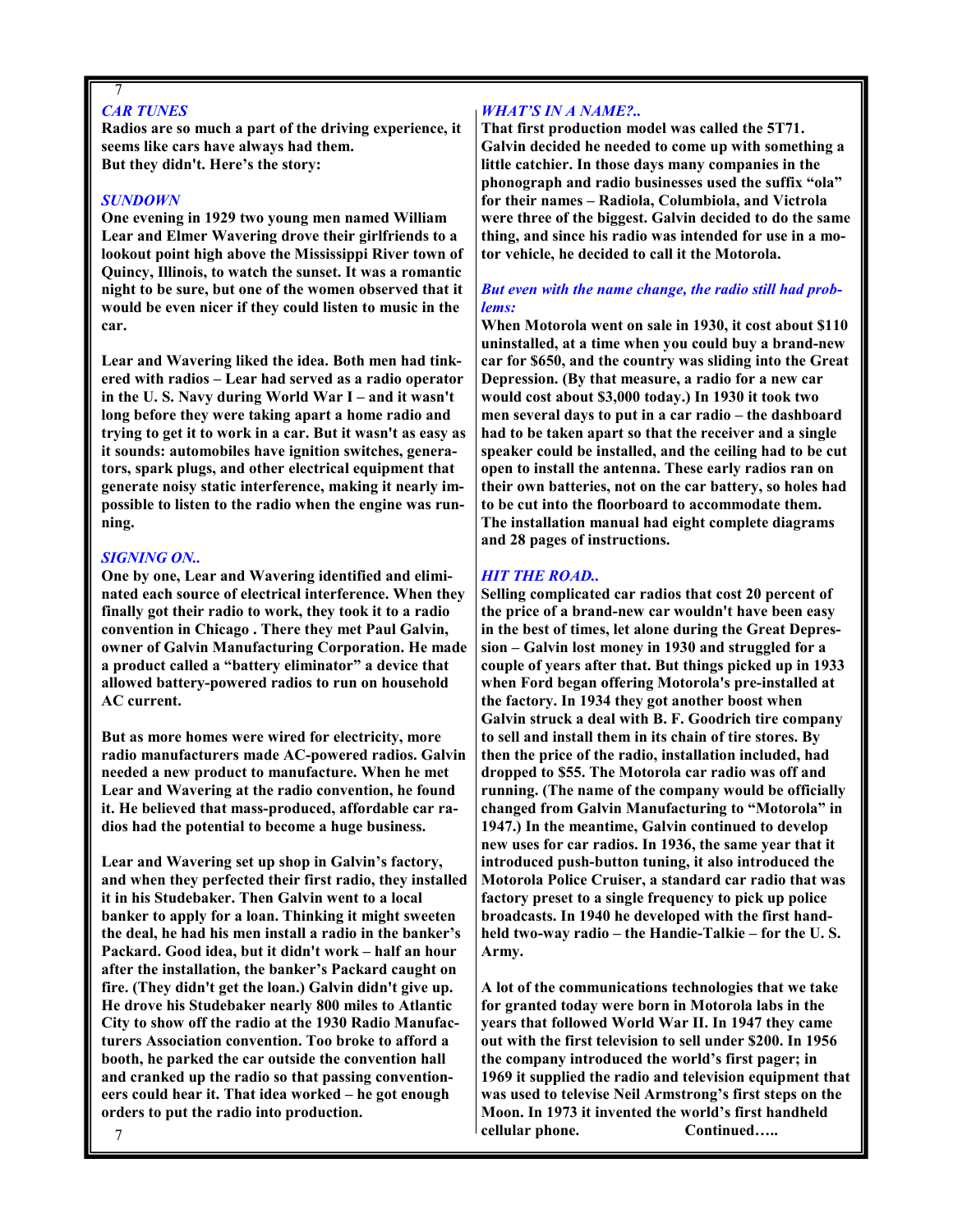8 Today Motorola is the second-largest cell phone manufacturer in the world. And it all started with the car radio.

#### WHATEVER HAPPENED TO....?

The two men who installed the first radio in Paul Galvin's car, Elmer Wavering and William Lear, ended up taking very different paths in life.

Wavering stayed with Motorola. In the 1950's he helped change the automobile experience again when he developed the first automotive alternator, replacing inefficient and unreliable generators. The invention lead to such luxuries as power windows, power seats, and, eventually, air-conditioning.

Lear also continued inventing. He holds more than 150 patents. Remember eight-track tape players? Lear invented that. But what he's really famous for are his contributions to the field of aviation. He invented radio direction finders for planes, aided in the invention of the autopilot, designed the first fully automatic aircraft landing system, and in 1963 introduced his most famous invention of all, the Lear Jet, the world's first mass-produced, affordable business jet

(Not bad for a guy who dropped out of school after the eighth grade!)



# RAC Bulletin 2012-015E - Earle Smith, VE6NM - SK 2012-02-25

It is with regret that Radio Amateurs of Canada has learned that Earle Smith, VE6NM, a RAC past President, passed away peacefully after an illness on Friday, February 24th.

Earle had served as President of RAC from late 2004 to the end of 2007 and was well respected by amateur radio operators both within Canada and Internationally.

advocate for amateur radio and for the Radio Ama-He was a gentleman and friend to all hams and a strong

teurs of Canada. All who knew Earle respected him as a leader, a friend and a force for good in the amateur radio community. We will miss him.

The amateur community can post condolences which will be forwarded to the family at http://earlesmith.rac.ca.

Geoff Bawden, VE4BAW President and Chairman of Radio Amateurs of Canada

# Consider Joining RAC Today

https://www.rac.ca/store/membership-form-e.htm

From Your Midwest Director Derek Hay, VE4HAY

## Deputy Director

Finally someone has stepped forward. Please welcome Allan Grant VA4AJG as the deputy Director for the Midwest region.

# Possible new Band for Amateurs

On the afternoon of Tuesday, February 7 (Geneva time), Committee 4 of the 2012 World Radiocommunication Conference (WRC-12) approved Option 1 to satisfy Agenda Item 1.23, with minor editorial amendments to the text received from Working Group 4C.

Option 1 calls for a worldwide secondary allocation to the Amateur Service at 472-479 kHz, with a power limit of 1 W EIRP, with a provision for administrations to permit up to 5 W EIRP for stations located more than 800 km from certain countries that wish to protect their aeronautical radionavigation service (nondirectional beacons) from any possible interference. All of the above only give the possibility.

Amateur Radio operators in Canada still need to apply to Industry Canada for the allocation. Radio Amateurs of Canada will be doing just that once everything passes in Geneva. Stay tuned, it will still be a long process.

# What have you done to "promote amateur radio this week"

That line we credit to an old News stalwart, Peter Parker with using in his old VK1 and VK3 casts many years ago and it still stands true -WIA